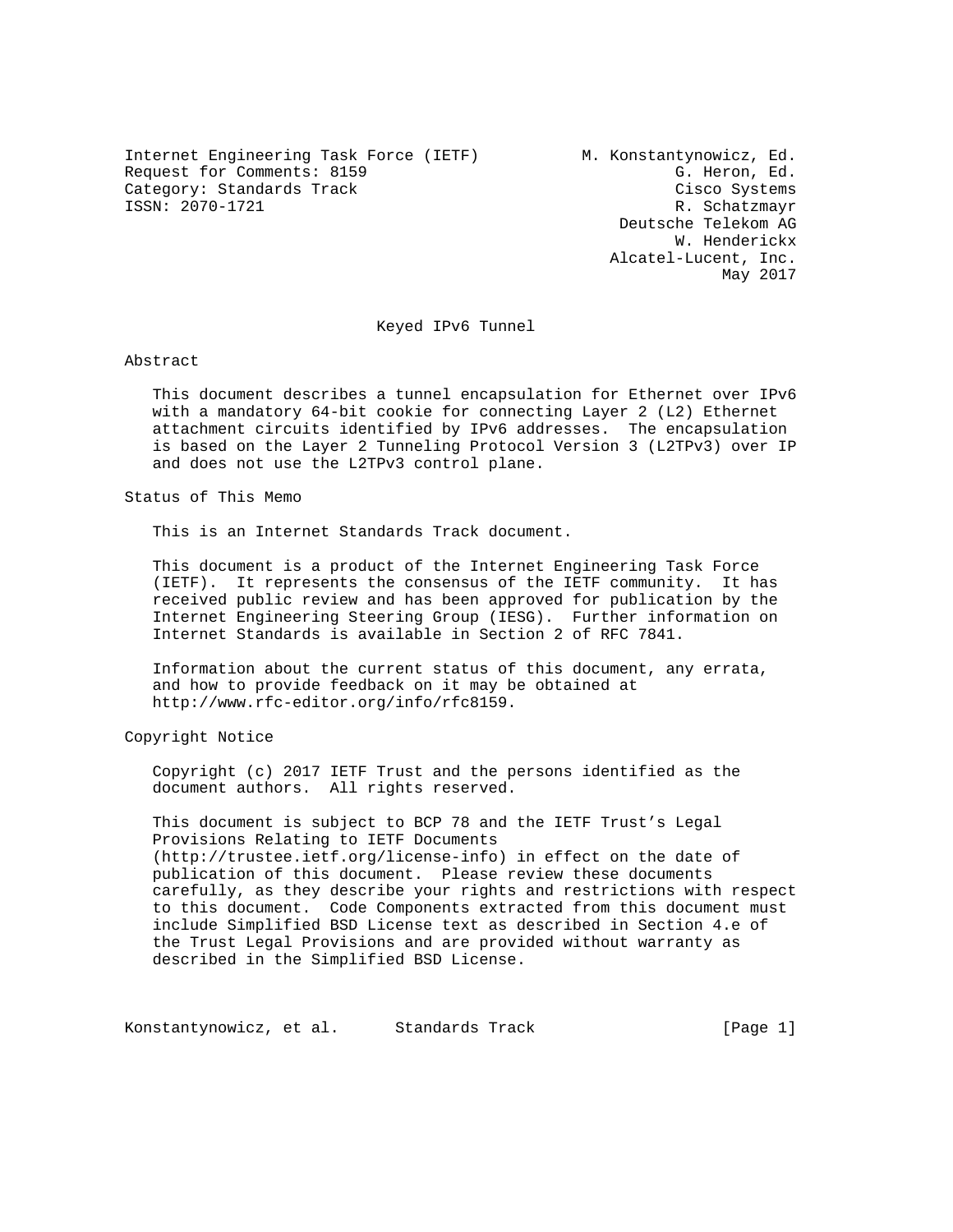Table of Contents

| 1.1. Requirements Language                         |  | 3   |
|----------------------------------------------------|--|-----|
| Static 1:1 Mapping without a Control Plane $\dots$ |  | 3   |
|                                                    |  | 4   |
| 4.                                                 |  | 4   |
| Fragmentation and Reassembly<br>5.                 |  |     |
| б.                                                 |  | 7   |
| 7                                                  |  | 8   |
| 8.                                                 |  | 8   |
| 9                                                  |  | 9   |
| Normative References<br>9 1                        |  | 9   |
| 9.2. Informative References                        |  | 1 O |
|                                                    |  | 11  |
|                                                    |  |     |
| Authors' Addresses                                 |  | 12. |

### 1. Introduction

 L2TPv3, as defined in [RFC3931], provides a mechanism for tunneling Layer 2 (L2) "circuits" across a packet-oriented data network (e.g., over IP), with multiple attachment circuits multiplexed over a single pair of IP address endpoints (i.e., a tunnel) using the L2TPv3 Session ID as a circuit discriminator.

 Implementing L2TPv3 over IPv6 [RFC2460] provides the opportunity to utilize unique IPv6 addresses to identify Ethernet attachment circuits directly, leveraging the key property that IPv6 offers -- a vast number of unique IP addresses. In this case, processing of the L2TPv3 Session ID may be bypassed upon receipt, as each tunnel has one and only one associated session. This local optimization does not hinder the ability to continue supporting the multiplexing of circuits via the Session ID on the same router for other L2TPv3 tunnels.

 There are various advantages to this approach when compared to the "traditional" L2TPv3 approach of using a loopback address to terminate the tunnel and then carrying multiple sessions over the tunnel. These include better ECMP load balancing (since each tunnel has a unique source/destination IPv6 address pair) and finer-grained control when advertising tunnel endpoints using a routing protocol.

Konstantynowicz, et al. Standards Track [Page 2]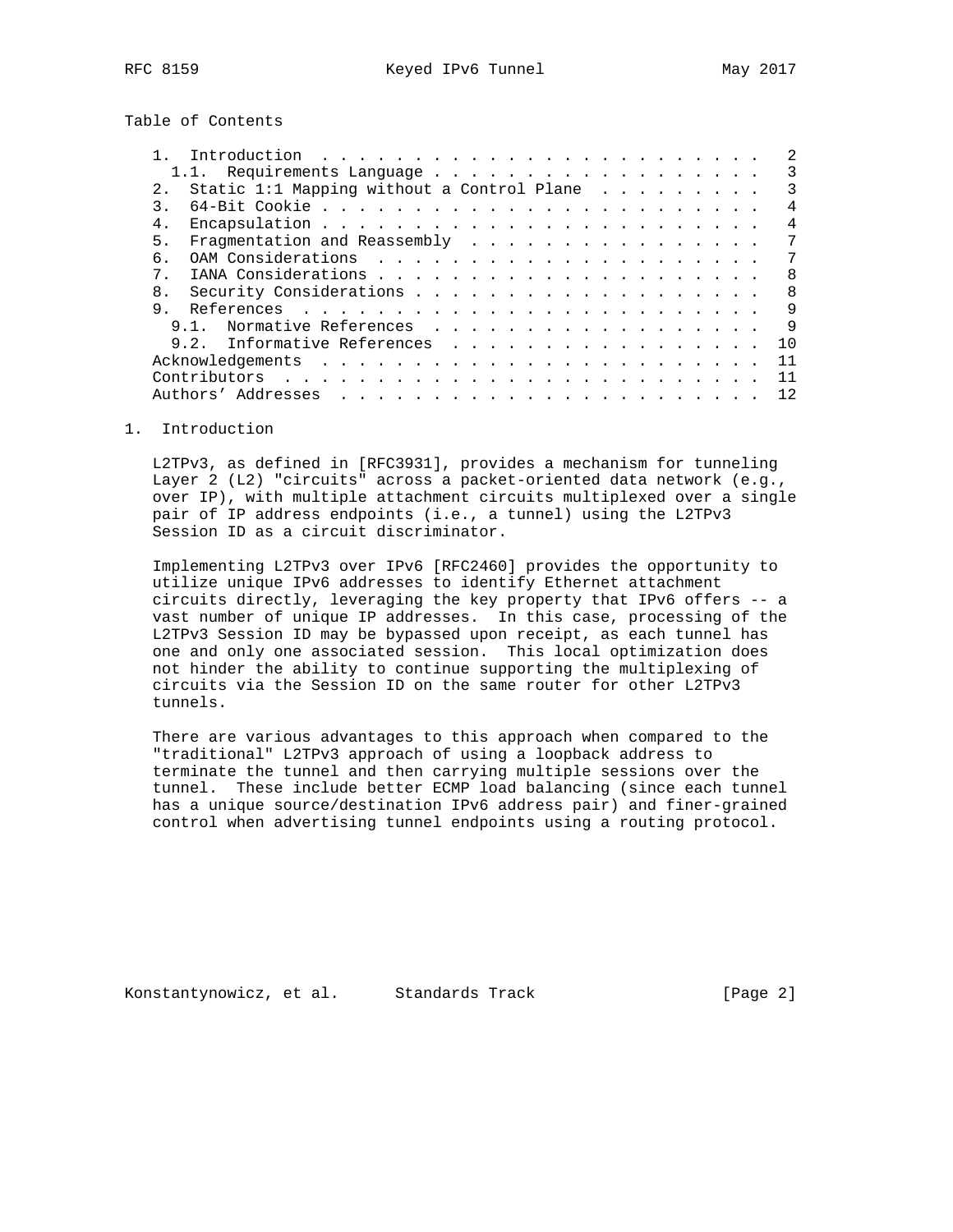## 1.1. Requirements Language

 The key words "MUST", "MUST NOT", "REQUIRED", "SHALL", "SHALL NOT", "SHOULD", "SHOULD NOT", "RECOMMENDED", "NOT RECOMMENDED", "MAY", and "OPTIONAL" in this document are to be interpreted as described in RFC 2119 [RFC2119].

## 2. Static 1:1 Mapping without a Control Plane

 The L2TPv3 control plane defined in [RFC3931] is not used for this encapsulation. The management plane is used to create and maintain matching configurations at either end of each tunnel. Local configuration by the management plane creates a one-to-one mapping between the access-side L2 attachment circuit and the IP address used in the network-side IPv6 encapsulation.

 The IPv6 L2TPv3 tunnel encapsulating device uniquely identifies each Ethernet L2 attachment connection by a port ID or a combination of a port ID and VLAN ID(s) on the access side and by a local IPv6 address on the network side. The local IPv6 address also identifies the tunnel endpoint. The local IPv6 addresses identifying L2TPv3 tunnels SHOULD NOT be assigned from connected IPv6 subnets facing towards remote tunnel endpoints, since that approach would result in an IPv6 Neighbor Discovery cache entry per tunnel on the next-hop router towards the remote tunnel endpoint. It is RECOMMENDED that local IPv6 addresses identifying L2TPv3 tunnels are assigned from dedicated subnets used only for such tunnel endpoints.

 Certain deployment scenarios may require using a single IPv6 address (such as a unicast or anycast address assigned to a specific service instance, for example, a virtual switch) to identify a tunnel endpoint for multiple IPv6 L2TPv3 tunnels. For such cases, the tunnel decapsulating device uses the local IPv6 address to identify the service instance and the remote IPv6 address to identify the individual tunnel within that service instance.

 As mentioned above, Session ID processing is not required, as each keyed IPv6 tunnel has one and only one associated session. However, for compatibility with existing [RFC3931] implementations, the packets need to be sent with the Session ID. Routers implementing L2TPv3 according to [RFC3931] can be configured with multiple L2TPv3 tunnels, with one session per tunnel, to interoperate with routers implementing the keyed IPv6 tunnel as specified by this document. Note that as Session ID processing is not enabled for keyed IPv6 tunnels, there can only be a single keyed IPv6 tunnel between two IPv6 addresses.

Konstantynowicz, et al. Standards Track [Page 3]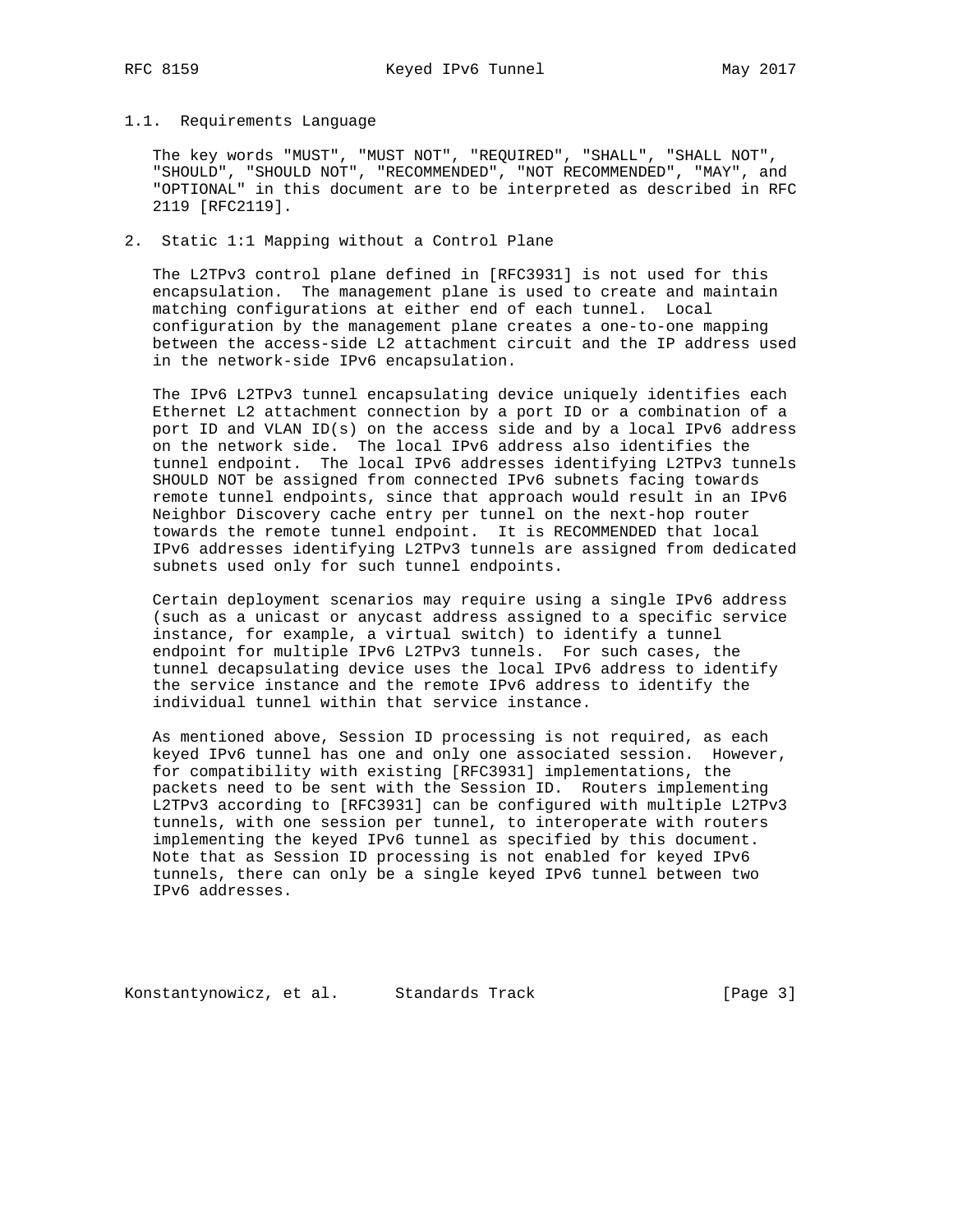## 3. 64-Bit Cookie

 In line with [RFC3931], the 64-bit cookie is used for an additional tunnel endpoint context check. This is the largest cookie size permitted in [RFC3931]. All packets MUST carry the 64-bit L2TPv3 cookie field. The cookie MUST be 64 bits long in order to provide sufficient protection against spoofing and brute-force blind insertion attacks. The cookie values SHOULD be randomly selected.

 In the absence of the L2TPv3 control plane, the L2TPv3 encapsulating router MUST be provided with a local configuration of the 64-bit cookie for each local and remote IPv6 endpoint. Note that cookies are asymmetric, so local and remote endpoints may send different cookie values and, in fact, SHOULD do so. The value of the cookie MUST be able to be changed at any time in a manner that does not drop any legitimate tunneled packets, i.e., the receiver MUST be configurable to accept two discrete cookies for a single tunnel simultaneously. This enables the receiver to hold both the 'old' and 'new' cookie values during a change of cookie value. Cookie values SHOULD be changed periodically by the management plane.

 Note that mandating a 64-bit cookie is a change from the optional variable-length cookie of [RFC3931] and that this requirement constrains interoperability with existing [RFC3931] implementations to those supporting a 64-bit cookie. The management plane MUST NOT configure a keyed IP tunnel unless both endpoints support the 64-bit cookie.

4. Encapsulation

 The ingress router encapsulates the entire Ethernet frame, without the preamble and Frame Check Sequence (FCS) in L2TPv3 as per [RFC4719]. The L2-specific sublayer MAY be carried if Virtual Circuit Connectivity Verification (VCCV) [RFC5085] and/or frame sequencing is required, but it SHOULD NOT be carried otherwise. The L2TPv3 packet is encapsulated directly over IPv6 (i.e., no UDP header is carried).

 The ingress router MAY retain the FCS as per [RFC4720]. Support for retaining the FCS and for receiving packets with a retained FCS is OPTIONAL and, if present, MUST be configurable. In the absence of the L2TPv3 control plane, such configuration MUST be consistent for the two endpoints of any given tunnel, i.e., if one router is configured to retain the FCS, then the other router MUST be configured to receive packets with the retained FCS. Any router configured to retain FCS for a tunnel MUST retain FCS for all frames

Konstantynowicz, et al. Standards Track [Page 4]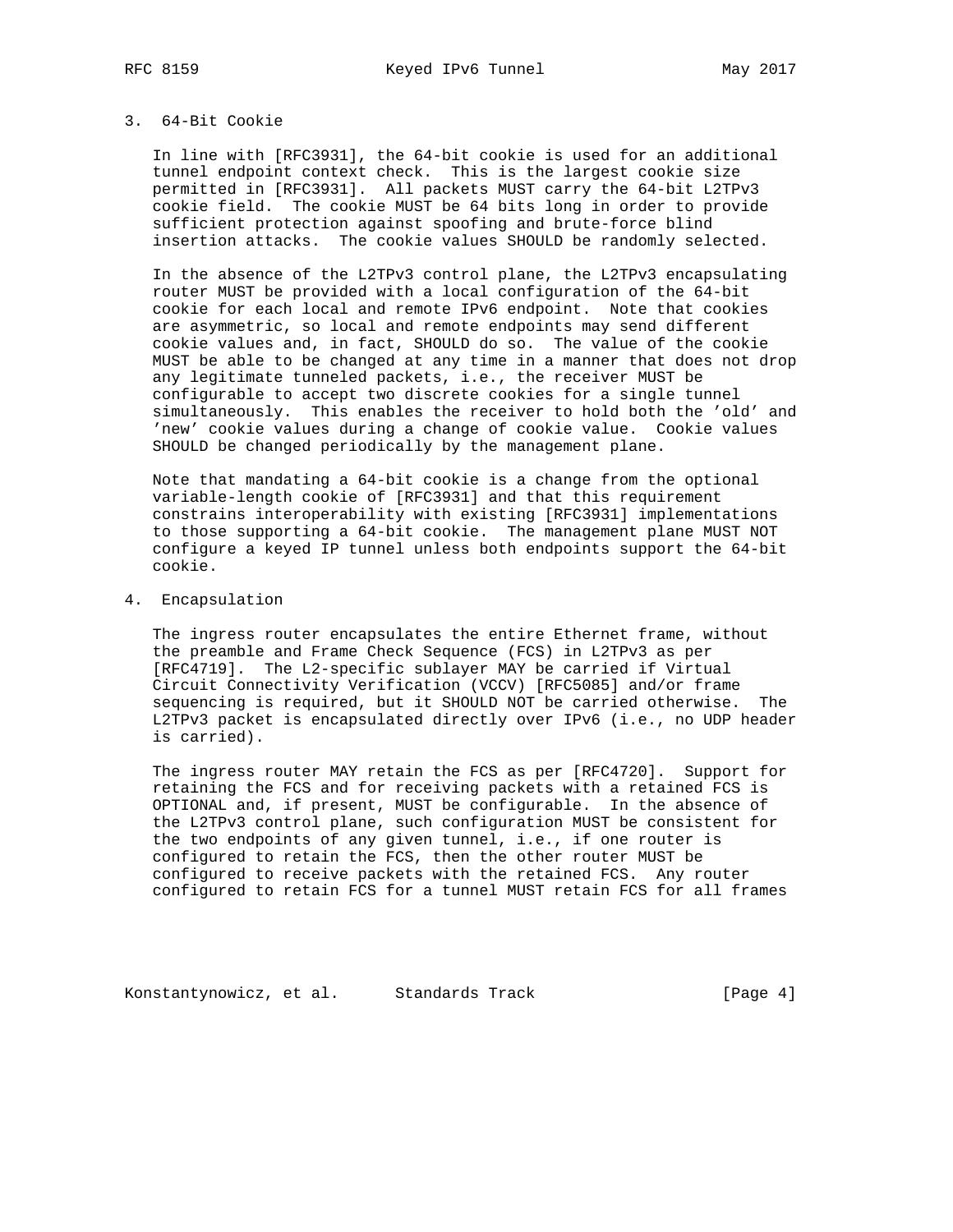sent over that tunnel. All routers implementing this specification MUST support the ability to send frames without retaining the FCS and to receive such frames.

 Any service-delimiting IEEE 802.1Q [IEEE802.1Q] or IEEE 802.1ad [IEEE802.1ad] VLAN IDs -- S-tag, C-tag, or the tuple (S-tag, C-tag) -- are treated with local significance within the Ethernet L2 port and MUST NOT be forwarded over the IPv6 L2TPv3 tunnel.

 Note that the same approach may be used to transport protocols other than Ethernet, though this is outside the scope of this specification.

The full encapsulation is as follows:

 $0$  1 2 3 0 1 2 3 4 5 6 7 8 9 0 1 2 3 4 5 6 7 8 9 0 1 2 3 4 5 6 7 8 9 0 1 +-+-+-+-+-+-+-+-+-+-+-+-+-+-+-+-+-+-+-+-+-+-+-+-+-+-+-+-+-+-+-+-+ | | IPv6 Header (320 bits) ˜ ˜ +-+-+-+-+-+-+-+-+-+-+-+-+-+-+-+-+-+-+-+-+-+-+-+-+-+-+-+-+-+-+-+-+ Session ID (32 bits) +-+-+-+-+-+-+-+-+-+-+-+-+-+-+-+-+-+-+-+-+-+-+-+-+-+-+-+-+-+-+-+-+ | Cookie (0:31) | +-+-+-+-+-+-+-+-+-+-+-+-+-+-+-+-+-+-+-+-+-+-+-+-+-+-+-+-+-+-+-+-+ | Cookie (32:63) | +-+-+-+-+-+-+-+-+-+-+-+-+-+-+-+-+-+-+-+-+-+-+-+-+-+-+-+-+-+-+-+-+ | (Optional) L2-Specific Sublayer (32 bits) | +-+-+-+-+-+-+-+-+-+-+-+-+-+-+-+-+-+-+-+-+-+-+-+-+-+-+-+-+-+-+-+-+ | | | | Payload (variable) | | | |

+-+-+-+-+-+-+-+-+-+-+-+-+-+-+-+-+-+-+-+-+-+-+-+-+-+-+-+-+-+-+-+-+

 The combined IPv6 and keyed IP tunnel header contains the following fields:

- o IPv6 Header. Note that:
	- \* The traffic class may be set by the ingress router to ensure correct Per-Hop Behavior (PHB) treatment by transit routers between the ingress and egress and to correct QoS disposition at the egress router.

Konstantynowicz, et al. Standards Track [Page 5]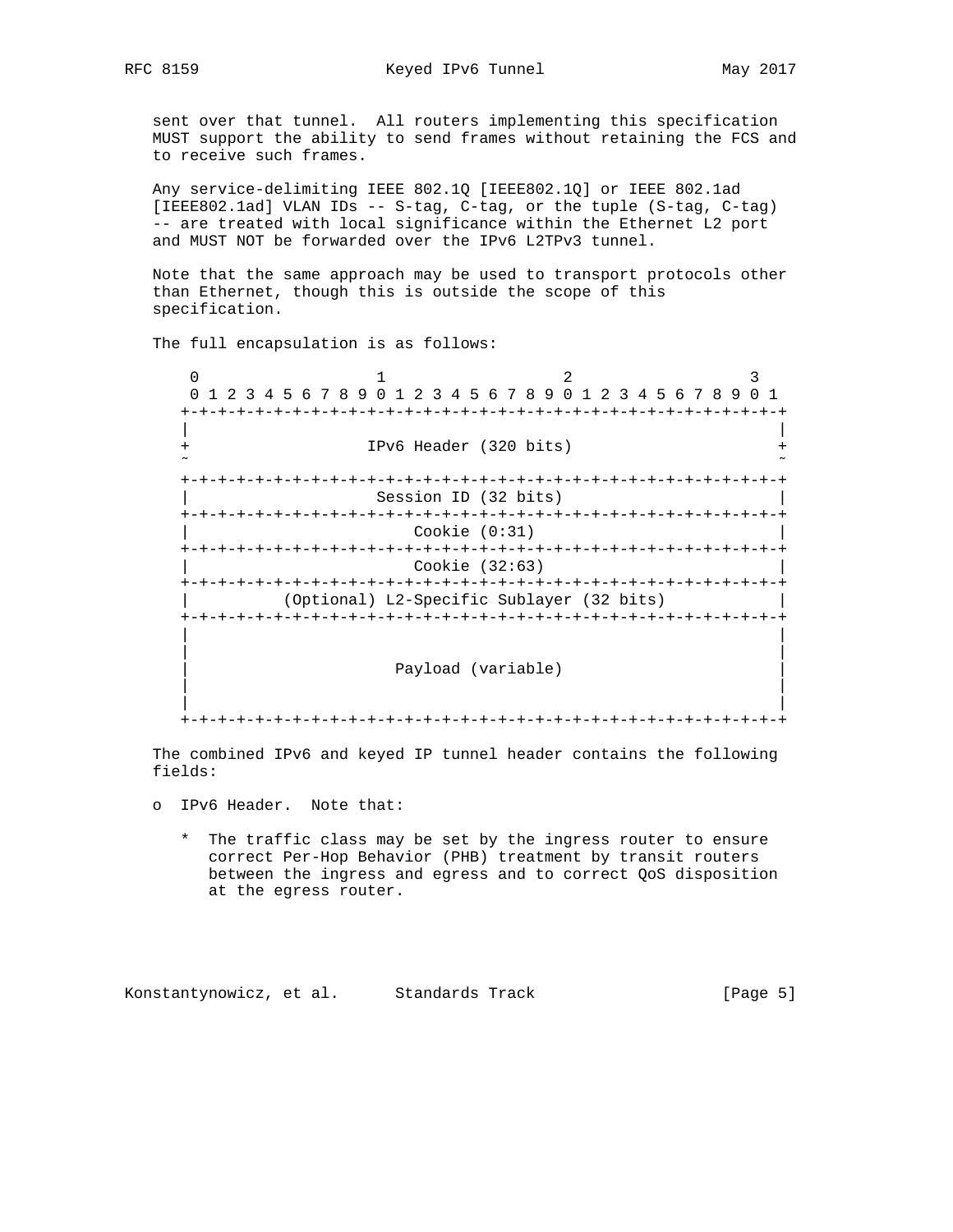- \* The flow label, as defined in [RFC6437], may be set by the ingress router to indicate a flow of packets from the client, which may not be reordered by the network (if there is a requirement for finer-grained ECMP load balancing rather than per-circuit load balancing).
- \* The next header will be set to 0x73 to indicate that the next header is L2TPv3.
- \* In the "Static 1:1 Mapping" case described in Section 2, the IPv6 source address may correspond to a port or port/VLAN being transported as an L2 circuit, or it may correspond to a virtual interface terminating inside the router (e.g., if L2 circuits are being used within a multipoint VPN or if an anycast address is being terminated on a set of data-center virtual machines.)
- \* As with the source address, the IPv6 destination address may correspond to a port or port/VLAN being transported as an L2 circuit or to a virtual interface.
- o Session ID. In the "Static 1:1 Mapping" case described in Section 2, the IPv6 address identifies an L2TPv3 session directly; thus, at endpoints supporting one-stage resolution (IPv6 Address Only), the Session ID SHOULD be ignored upon receipt. It is RECOMMENDED that the remote endpoint is configured to set the Session ID to all ones (0xFFFFFFFF) for easy identification in case of troubleshooting. For compatibility with other tunnel termination platforms supporting only two-stage resolution (IPv6 Address + Session ID), this specification recommends supporting explicit configuration of Session ID to any value other than zero (including all ones). The Session ID of zero MUST NOT be used, as it is reserved for use by L2TP control messages as specified in [RFC3931]. Note that the Session ID is unidirectional; the sent and received Session IDs at an endpoint may be different.
- o Cookie. The 64-bit cookie, configured and described as in Section 3. All packets for a destined L2 circuit (or L2TPv3 Session) MUST match one of the cookie values configured for that circuit. Any packets that do not contain a valid cookie value MUST be discarded (see [RFC3931] for more details).
- o L2-Specific Sublayer (Optional). As noted above, this will be present if VCCV and/or frame sequencing is required. If VCCV is required, then any frames with bit 0 (the "V-bit") set are VCCV messages. If frame sequencing is required, then any frames with bit 1 (the "S-bit") set have a valid frame sequence number in bits 8-31.

Konstantynowicz, et al. Standards Track [Page 6]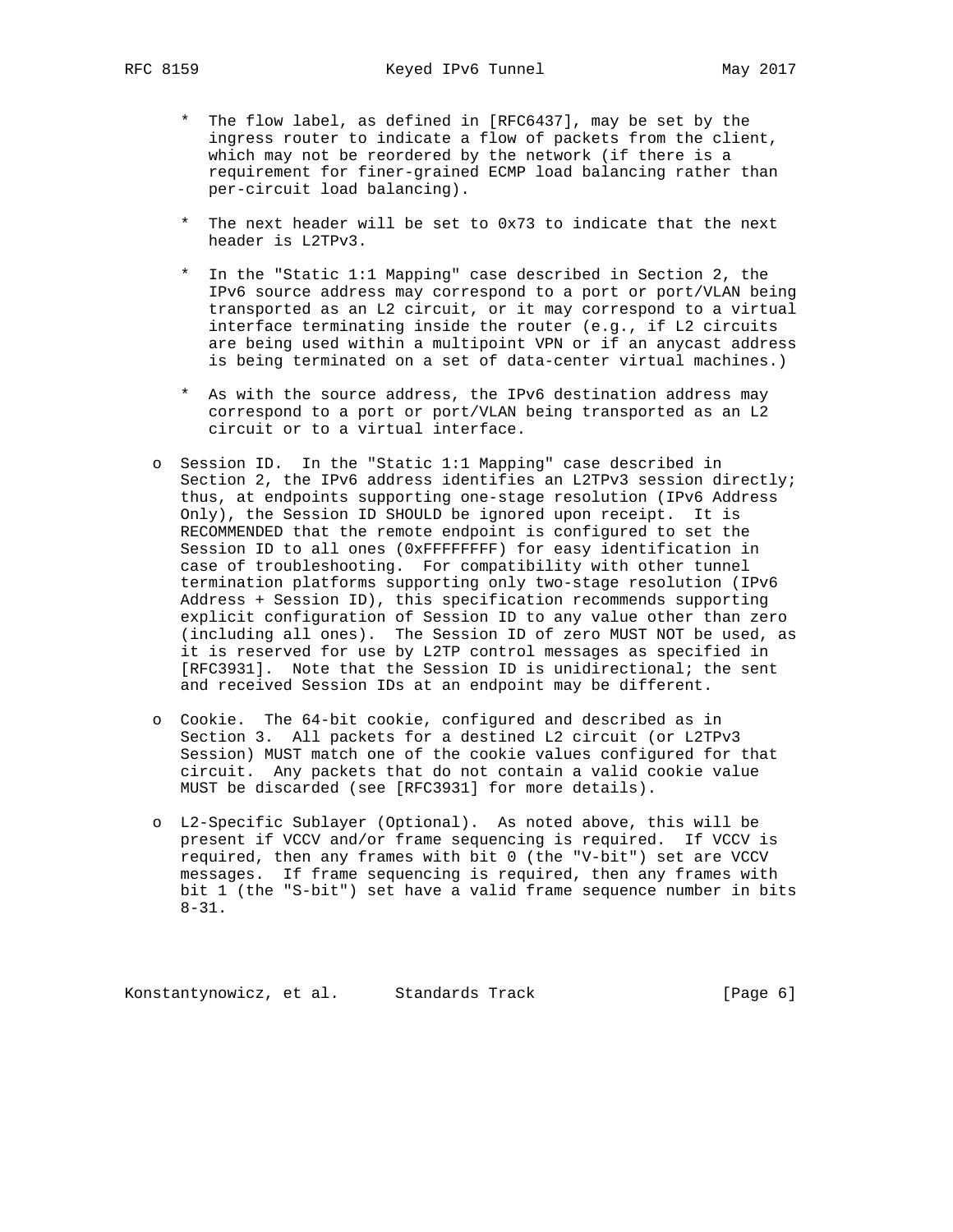- o Payload (variable). As noted above, the preamble and any service delimiting tags MUST be stripped before encapsulation, and the FCS MUST be stripped unless FCS retention is configured at both ingress and egress routers. Since a new FCS is added at each hop when the encapsulating IP packet is transmitted, the payload is protected against bit errors.
- 5. Fragmentation and Reassembly

 Using tunnel encapsulation of Ethernet L2 datagrams in IPv6 will reduce the effective MTU allowed for the encapsulated traffic.

 The recommended solution to deal with this problem is for the network operator to increase the MTU size of all the links between the devices acting as IPv6 L2TPv3 tunnel endpoints to accommodate both the IPv6 L2TPv3 encapsulation header and the Ethernet L2 datagram without requiring fragmentation of the IPv6 packet.

 It is RECOMMENDED that routers implementing this specification implement IPv6 Path MTU (PMTU) discovery as defined in [RFC1981] to confirm that the path over which packets are sent has sufficient MTU to transport a maximum-length Ethernet frame plus encapsulation overhead.

 Routers implementing this specification MAY implement L2TPv3 fragmentation (as defined in Section 5 of [RFC4623]). In the absence of the L2TPv3 control plane, it is RECOMMENDED that fragmentation (if implemented) is locally configured on a per-tunnel basis. Fragmentation configuration MUST be consistent between the two ends of a tunnel.

 It is NOT RECOMMENDED for routers implementing this specification to enable IPv6 fragmentation (as defined in Section 4.5 of [RFC2460]) for keyed IP tunnels.

6. OAM Considerations

 Operations, Administration, and Maintenance (OAM) is an important consideration when providing circuit-oriented services such as those described in this document; it is all the more important in the absence of a dedicated tunnel control plane, as OAM becomes the only way to detect failures in the tunnel overlay.

 Note that in the context of keyed IP tunnels, failures in the IPv6 underlay network can be detected using the usual methods such as through the routing protocol, including the use of single-hop

Konstantynowicz, et al. Standards Track [Page 7]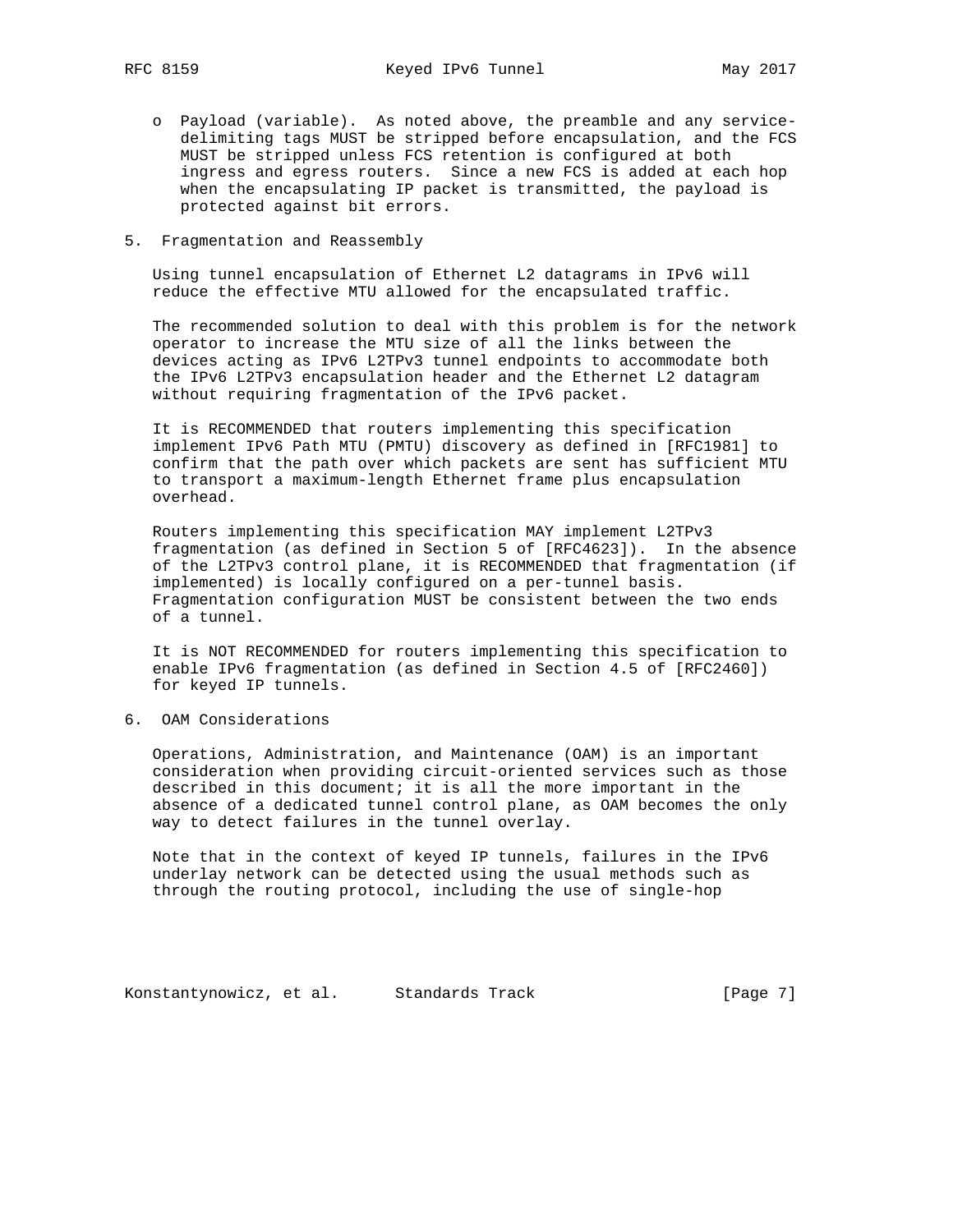Bidirectional Forwarding Detection (BFD) [RFC5881] to rapidly detect link failures. Multihop BFD MAY also be enabled between tunnel endpoints as per [RFC5883].

 Since keyed IP tunnels always carry an Ethernet payload and since OAM at the tunnel layer is unable to detect failures in the Ethernet service processing at the ingress or egress router or on the Ethernet attachment circuit between the router and the Ethernet client, it is RECOMMENDED that Ethernet OAM as defined in [IEEE802.1ag] and/or [Y.1731] be enabled for keyed IP tunnels. As defined in those specifications, the following Connectivity Fault Management (CFM) and/or Ethernet Continuity Check (ETH-CC) configurations are to be used in conjunction with keyed IPv6 tunnels:

- o Connectivity verification between the tunnel endpoints across the tunnel: Use an Up Maintenance End Point (MEP) located at the tunnel endpoint for transmitting the CFM PDUs towards, and receiving them from, the direction of the tunnel.
- o Connectivity verification from the tunnel endpoint across the local attachment circuit: Use a Down MEP located at the tunnel endpoint for transmitting the CFM PDUs towards, and receiving them from, the direction of the local attachment circuit.
- o Intermediate connectivity verification: Use a Maintenance Intermediate Point (MIP) located at the tunnel endpoint to relay CFM PDUs.

 In addition, Pseudowire VCCV [RFC5085] MAY be used. Furthermore, BFD MAY be enabled over the VCCV channel [RFC5885].

 Note that since there is no control plane, it is RECOMMENDED that the management plane take action when attachment circuit failure is detected, for example, by dropping the remote attachment circuit.

7. IANA Considerations

This document does not require any IANA actions.

8. Security Considerations

 Packet spoofing for any type of Virtual Private Network (VPN) tunneling protocol is of particular concern as insertion of carefully constructed rogue packets into the VPN transit network could result in a violation of VPN traffic separation, leaking data into a customer VPN. This is complicated by the fact that it may be particularly difficult for the operator of the VPN to even be aware that it has become a point of transit into or between customer VPNs.

Konstantynowicz, et al. Standards Track and The Rage 8]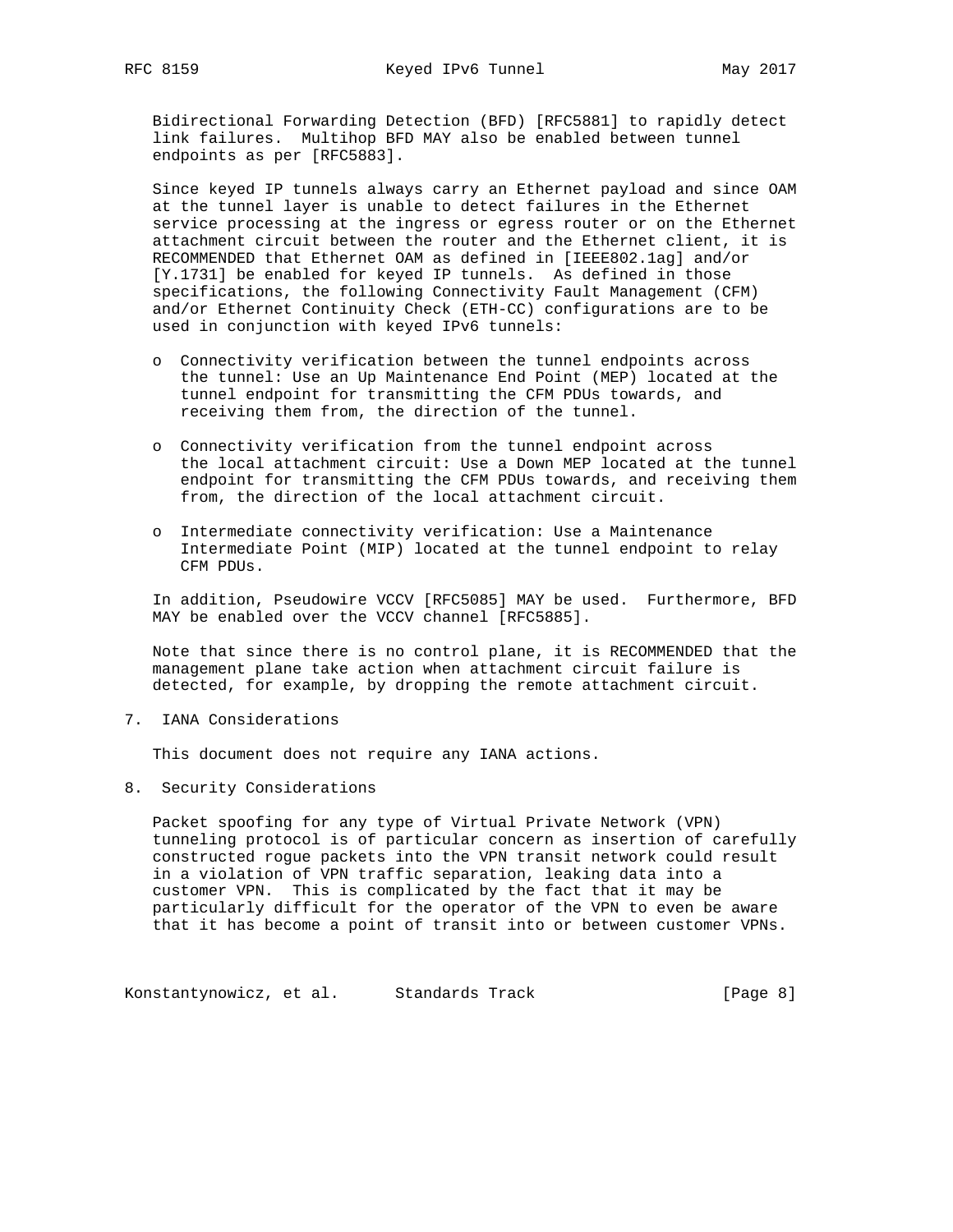Keyed IPv6 encapsulation provides traffic separation for its VPNs via the use of separate 128-bit IPv6 addresses to identify the endpoints. The mandatory use of the 64-bit L2TPv3 cookie provides an additional check to ensure that an arriving packet is intended for the identified tunnel.

 In the presence of a blind packet-spoofing attack, the 64-bit L2TPv3 cookie provides security against inadvertent leaking of frames into a customer VPN, as documented in Section 8.2 of [RFC3931].

 For protection against brute-force blind insertion attacks, the 64 bit cookie MUST be used with all tunnels.

 Note that the cookie provides no protection against a sophisticated man-in-the-middle attacker who can sniff and correlate captured data between nodes for use in a coordinated attack.

 The L2TPv3 64-bit cookie must not be regarded as a substitute for security such as that provided by IPsec when operating over an open or untrusted network where packets may be sniffed, decoded, and correlated for use in a coordinated attack.

- 9. References
- 9.1. Normative References
	- [RFC2119] Bradner, S., "Key words for use in RFCs to Indicate Requirement Levels", BCP 14, RFC 2119, DOI 10.17487/RFC2119, March 1997, <http://www.rfc-editor.org/info/rfc2119>.
	- [RFC2460] Deering, S. and R. Hinden, "Internet Protocol, Version 6 (IPv6) Specification", RFC 2460, DOI 10.17487/RFC2460, December 1998, <http://www.rfc-editor.org/info/rfc2460>.
	- [RFC3931] Lau, J., Ed., Townsley, M., Ed., and I. Goyret, Ed., "Layer Two Tunneling Protocol - Version 3 (L2TPv3)", RFC 3931, DOI 10.17487/RFC3931, March 2005, <http://www.rfc-editor.org/info/rfc3931>.
	- [RFC4719] Aggarwal, R., Ed., Townsley, M., Ed., and M. Dos Santos, Ed., "Transport of Ethernet Frames over Layer 2 Tunneling Protocol Version 3 (L2TPv3)", RFC 4719, DOI 10.17487/RFC4719, November 2006, <http://www.rfc-editor.org/info/rfc4719>.

Konstantynowicz, et al. Standards Track [Page 9]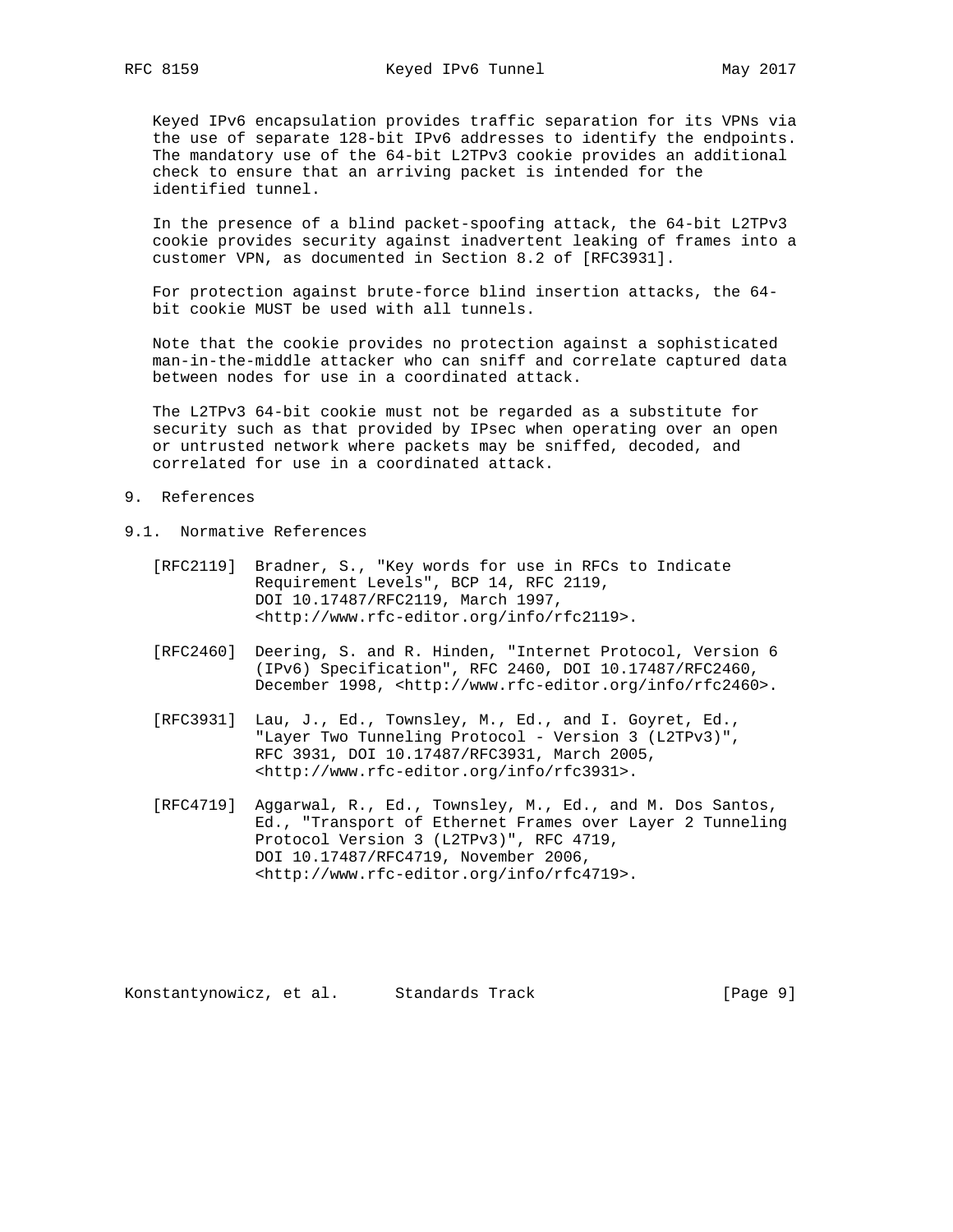# 9.2. Informative References

[IEEE802.1ad]

 IEEE, "IEEE Standard for Local and Metropolitan Area Networks - Virtual Bridged Local Area Networks, Amendment 4: Provider Bridges", IEEE 802.1ad-2005, DOI 10.1109/IEEESTD.2006.216360.

[IEEE802.1ag]

 IEEE, "IEEE Standard for Local and metropolitan area networks - Virtual Bridged Local Area Networks, Amendment 5: Connectivity Fault Management", IEEE 802.1ag-2007, DOI 10.1109/IEEESTD.2007.4431836.

- [IEEE802.1Q] IEEE, "IEEE Standard for Local and metropolitan area networks - Bridges and Bridged Networks", IEEE 802.1Q- 2014, DOI 10.1109/IEEESTD.2014.6991462.
- [RFC1981] McCann, J., Deering, S., and J. Mogul, "Path MTU Discovery for IP version 6", RFC 1981, DOI 10.17487/RFC1981, August 1996, <http://www.rfc-editor.org/info/rfc1981>.
- [RFC4623] Malis, A. and M. Townsley, "Pseudowire Emulation Edge-to- Edge (PWE3) Fragmentation and Reassembly", RFC 4623, DOI 10.17487/RFC4623, August 2006, <http://www.rfc-editor.org/info/rfc4623>.
- [RFC4720] Malis, A., Allan, D., and N. Del Regno, "Pseudowire Emulation Edge-to-Edge (PWE3) Frame Check Sequence Retention", RFC 4720, DOI 10.17487/RFC4720, November 2006, <http://www.rfc-editor.org/info/rfc4720>.
- [RFC5085] Nadeau, T., Ed. and C. Pignataro, Ed., "Pseudowire Virtual Circuit Connectivity Verification (VCCV): A Control Channel for Pseudowires", RFC 5085, DOI 10.17487/RFC5085, December 2007, <http://www.rfc-editor.org/info/rfc5085>.
- [RFC5881] Katz, D. and D. Ward, "Bidirectional Forwarding Detection (BFD) for IPv4 and IPv6 (Single Hop)", RFC 5881, DOI 10.17487/RFC5881, June 2010, <http://www.rfc-editor.org/info/rfc5881>.
- [RFC5883] Katz, D. and D. Ward, "Bidirectional Forwarding Detection (BFD) for Multihop Paths", RFC 5883, DOI 10.17487/RFC5883, June 2010, <http://www.rfc-editor.org/info/rfc5883>.

Konstantynowicz, et al. Standards Track [Page 10]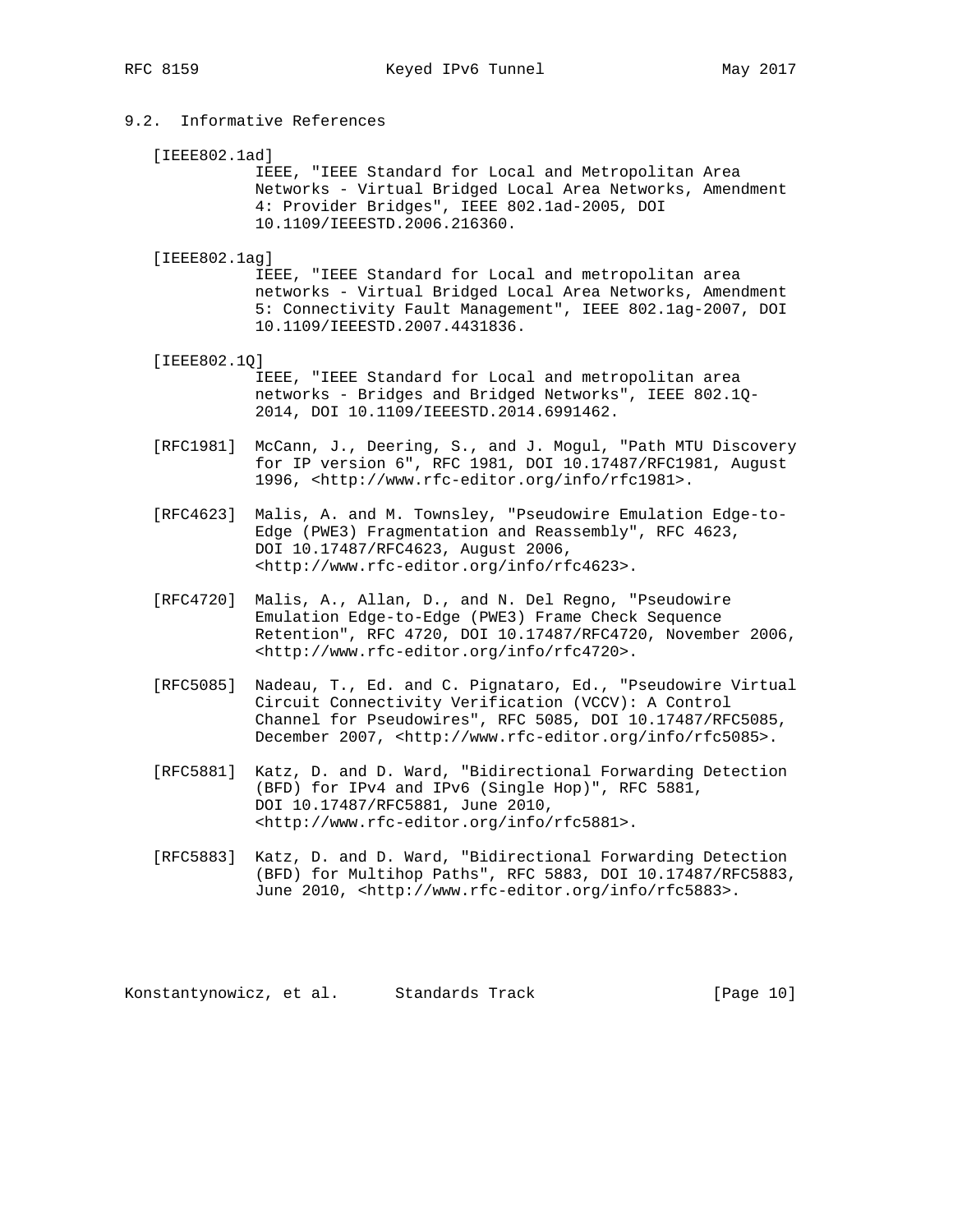- [RFC5885] Nadeau, T., Ed. and C. Pignataro, Ed., "Bidirectional Forwarding Detection (BFD) for the Pseudowire Virtual Circuit Connectivity Verification (VCCV)", RFC 5885, DOI 10.17487/RFC5885, June 2010, <http://www.rfc-editor.org/info/rfc5885>.
- [RFC6437] Amante, S., Carpenter, B., Jiang, S., and J. Rajahalme, "IPv6 Flow Label Specification", RFC 6437, DOI 10.17487/RFC6437, November 2011, <http://www.rfc-editor.org/info/rfc6437>.
- [Y.1731] ITU-T, "Operation, administration and maintenance (OAM) functions and mechanisms for Ethernet-based networks", Recommendation ITU-T G.8013/Y.1731, August 2015.

# Acknowledgements

 The authors would like to thank Carlos Pignataro, Stewart Bryant, Karsten Thomann, Qi Sun, and Ian Farrer for their insightful suggestions and review.

### Contributors

 Peter Weinberger Cisco Systems Email: peweinbe@cisco.com

 Michael Lipman Cisco Systems Email: mlipman@cisco.com

 Mark Townsley Cisco Systems Email: townsley@cisco.com

Konstantynowicz, et al. Standards Track [Page 11]